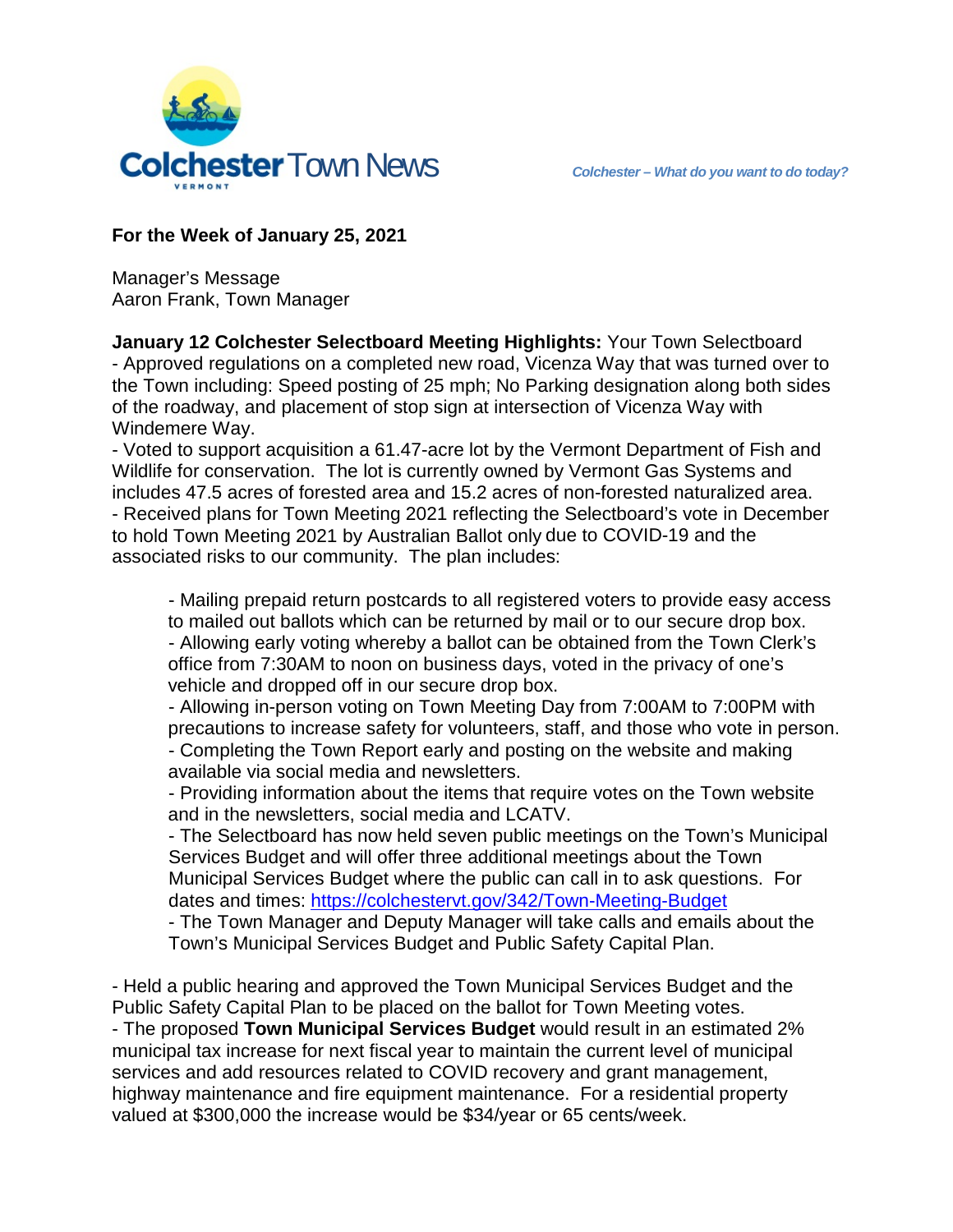

| <b>Residential</b><br><b>Assessed Value</b> | FY 22 Tax Increase | <b>Weekly Increase</b> |
|---------------------------------------------|--------------------|------------------------|
| \$200,000                                   | \$22               | \$0.43                 |
| \$250,000                                   | \$28               | \$0.54                 |
| \$300,000                                   | \$34               | \$0.65                 |
| \$350,000                                   | \$39               | \$0.75                 |
| \$400,000                                   | \$45               | \$0.86                 |
| \$450,000                                   | \$50               | \$0.97                 |
| \$500,000                                   | \$56               | \$1.08                 |

More info:<https://colchestervt.gov/349/Proposed-Budget>

- The **Public Safety Capital Plan** re-authorizes advance savings for specialized public safety equipment such as diagnostic monitors, power cots, stair chairs and radios for Rescue; inflatable boats, air packs, harnesses and a search camera for Rescue; and the police boat. This plan allows us to avoid tax spikes that would be caused by purchasing these items with cash or interest costs if we had to take a loan out to purchase these items. More info:

[https://colchestervt.gov/DocumentCenter/View/6388/FY22-FY27-Public-Safety-Capital-](https://colchestervt.gov/DocumentCenter/View/6388/FY22-FY27-Public-Safety-Capital-Program-Reauthorization-SB-Presentation---revised-12-11-2020)[Program-Reauthorization-SB-Presentation---revised-12-11-2020](https://colchestervt.gov/DocumentCenter/View/6388/FY22-FY27-Public-Safety-Capital-Program-Reauthorization-SB-Presentation---revised-12-11-2020)

**\_\_\_\_\_\_\_\_\_\_\_\_\_\_\_\_\_\_\_\_\_\_\_\_\_\_\_\_\_\_\_\_\_\_\_\_\_\_\_\_\_\_\_\_\_\_**

## **COVID UPDATE:**

Registration for the 75 and over age group began on January 25th. Clinics will begin Wednesday January 27<sup>th</sup> at 54 sites in 39 towns including seven in Chittenden County. More information, including a video of how to register: <http://healthvermont.gov/MyVaccine>

Online registration is best. Please reach out to assist those who don't know how to do that. Registration by phone is available for those who cannot register online from Monday-Friday, 8:15 a.m. – 5:30 p.m. and Saturday and Sunday, 10:00 a.m. – 3:00 p.m. at 855-722-7878.

If you make an appointment please keep it and do not cancel or miss the appointment. If you cancel or miss, your vaccine dose may go to waste.

When the state gets more vaccine, they will increase the number of people getting the shots and will be able to move on to additional groups more quickly including: 70 and older; 65 and older, and then those with chronic medical conditions who are not a part of these groups.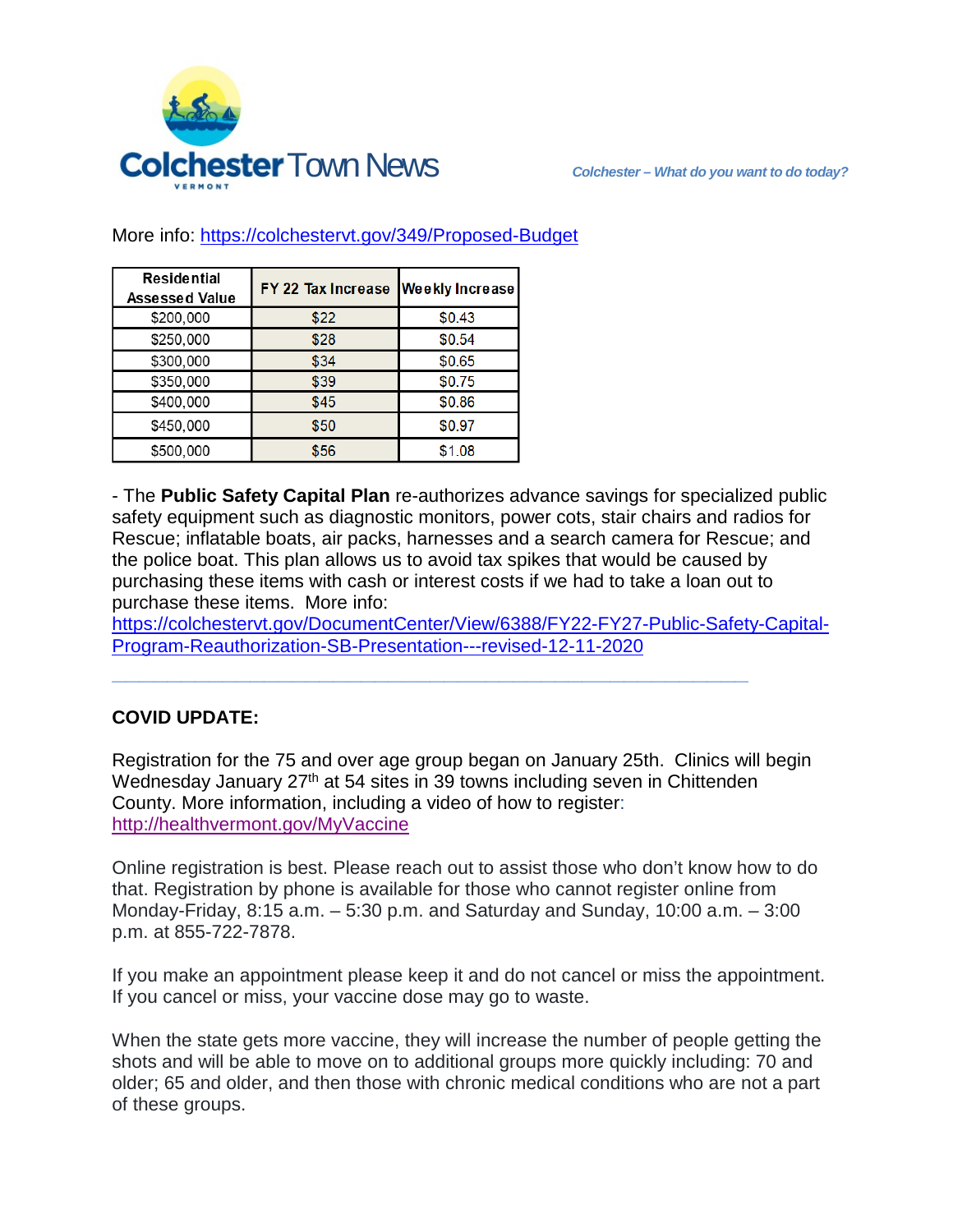

**Vermont Vaccine Dashboard:** As of 1/22, 40,318 Vermonters received their first dose of the COVID19 vaccine, and 8,949 people have received their second dose. See <https://www.healthvermont.gov/covid-19/vaccine/covid-19-vaccine-dashboard> While we wait for vaccine to become more widely available to Vermonters, we must keep up our prevention practices, including physical distancing, mask-wearing, handwashing and staying home when we're sick. https://www.healthvermont.gov/covid-19/protect-yourself-others

You can also help prevent the spread of COVID-19 by getting tested. If you want to get tested for COVID-19 and have no symptoms, you can visit a location near you. There are now more than 15 regular locations throughout the state, and more of them are now open daily. Many sites now allow you to take a sample yourself, using a short swab in your nose. It's quick, easy and free.

If you have symptoms of COVID-19, please contact your health care provider to refer you for testing. If you don't have a provider, you can call 2-1-1.

**We were cautious. And yet, somehow, my entire household got COVID-19.** [https://www.usatoday.com/story/opinion/voices/2021/01/17/covid-19-hit-my-entire](https://www.usatoday.com/story/opinion/voices/2021/01/17/covid-19-hit-my-entire-household-even-though-cautious-column/4153586001/)[household-even-though-cautious-column/4153586001/](https://www.usatoday.com/story/opinion/voices/2021/01/17/covid-19-hit-my-entire-household-even-though-cautious-column/4153586001/)

**COVID Cases in Colchester: 376** total cases as of 1/20/2021; this is **22** new cases in the last seven days (354 cases as of 1/13/2021). <https://www.healthvermont.gov/covid-19/current-activity/covid-19-communities>

**St. Michaels College COVID Cases:** No new cases between 1/15/21 and 1/22/2021 with a total case count of 83. See [https://www.smcvt.edu/return-to-campus/covid](https://www.smcvt.edu/return-to-campus/covid-dashboard/)[dashboard/](https://www.smcvt.edu/return-to-campus/covid-dashboard/) for campus COVID updates.

**\_\_\_\_\_\_\_\_\_\_\_\_\_\_\_\_\_\_\_\_\_\_\_\_\_\_\_\_\_\_\_\_\_\_\_\_\_\_\_\_\_\_\_\_\_\_**

Parks and Recreation Glen Cuttitta, Director

The Winter/Spring program brochure is available at <https://colchestervt.gov/333/Parks-Recreation>

- At this time we are unable determine if there will be a Youth Basketball Program. We are awaiting guidance from the Agency of Education about the availability to use the schools.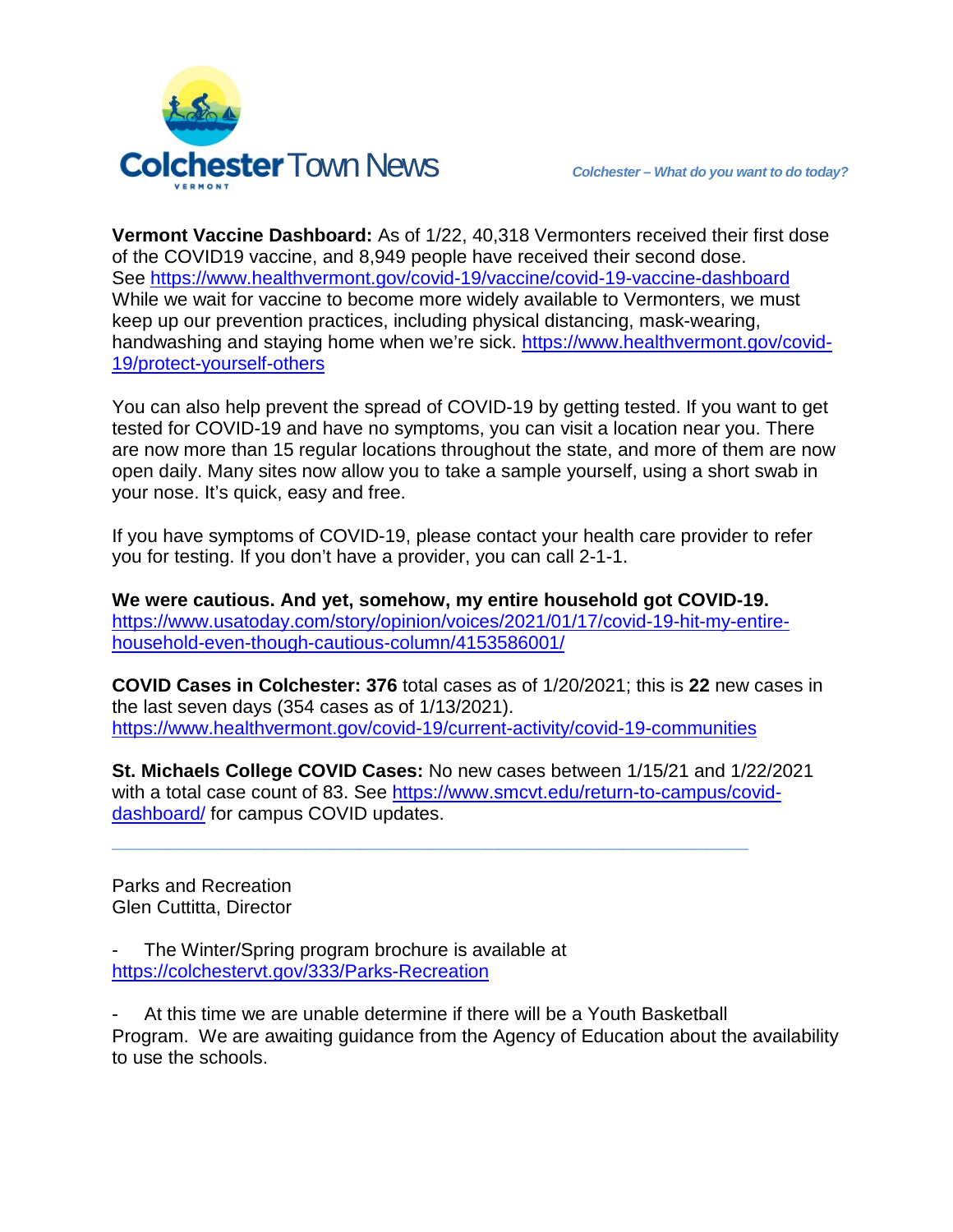

Staff is working on summer camp programming and staffing. Summer camp and program information should be posted in the next couple of weeks. The program brochures are now digital. Hard copies will no longer be mailed to each household.

- The Airport Park Ice Rink has been flooded! Please follow all State of Vermont Outdoor 4.1 Recreation and Fitness guidelines: [https://accd.vermont.gov/news/update](https://accd.vermont.gov/news/update-new-work-safe-additions-stay-home-stay-safe-order#outdoor-recreation-and-fitness)[new-work-safe-additions-stay-home-stay-safe-order#outdoor-recreation-and-fitness](https://accd.vermont.gov/news/update-new-work-safe-additions-stay-home-stay-safe-order#outdoor-recreation-and-fitness)

Park staff has started to groom Nordic trails at Airport Park, perform maintenance in the parks and its facilities, and remove snow at Town buildings, parks and emergency services.

Visit<https://colchestervt.gov/333/Parks-Recreation> or call 802-264-5640.

**\_\_\_\_\_\_\_\_\_\_\_\_\_\_\_\_\_\_\_\_\_\_\_\_\_\_\_\_\_\_\_\_\_\_\_\_\_\_\_\_\_\_\_\_\_\_**

Colchester Police Department Chief Doug Allen

We are being updated on a continual basis from our local, state, and federal partners on information on various threats that have been posted online and in social media surrounding the events in Washington DC on January  $6<sup>th</sup>$  and the inauguration. We have no credible threats on a local or state level. We have been involved in planning and support postures to ensure public safety while safeguarding protected speech and activities.

Please take every precaution if venturing out on the ice on Malletts Bay or other surrounding waterways. No ice is safe ice. Our weather this winter to date has not been conducive to strong ice accumulation.

- Our December Holiday Traffic Safety Campaign was successful. We made it through the holiday season without a significant motor vehicle crash in our community!

We bid a fond farewell to Officer Jennifer Czachor and her K-9 partner, Jagger. Officer Czachor is now an investigator with the Vermont Department of Liquor and Lottery Enforcement. Jagger will be enjoying a well-deserved retirement at home with Jen. We thank them both for their service to Colchester.

Since December 16th, CPD has responded to 895 calls for service. These calls resulted in 36 arrests on 44 criminal violations including Domestic Assault, Assault on a Law Enforcement Officer, and Driving Under the Influence of Alcohol among others.

Visit http://colchestervt.gov/police or call (802) 264-5555.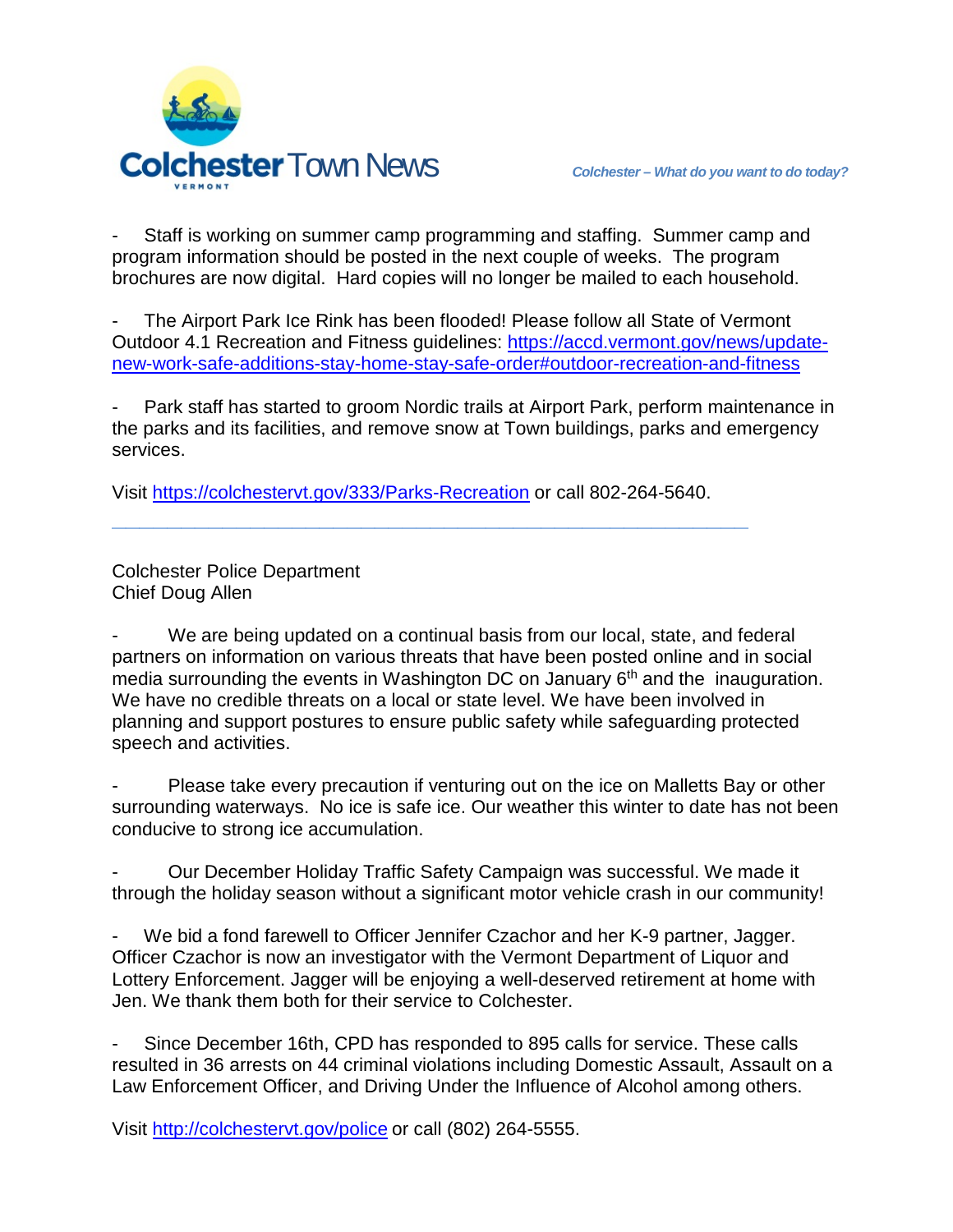

**\_\_\_\_\_\_\_\_\_\_\_\_\_\_\_\_\_\_\_\_\_\_\_\_\_\_\_\_\_\_\_\_\_\_\_\_\_\_\_\_\_\_\_\_\_\_** Colchester Rescue Chief Scott Crady

There were 154 emergency medical calls in the last 30 days, compared to 158 calls last year for this time frame.

The Town of Colchester has many EMS licensed personnel who are interested in working with the Vermont Department of Health to administer COVID-19 vaccinations and to collect COVID-19 samples. Specific training for personnel that focuses on all aspects of operating at a COVID-19 Vaccination and/or Testing Clinic is underway, with many personnel finished and ready to operate. The administration of a vaccine is very similar to what EMS personnel are already trained to do with other medications in the emergency setting. These personnel are excited to be a part of this event of administering and estimated 1.2 million vaccines to Vermonters.

With winter upon us, if you are able, please take a moment to shovel, salt and/or sand the walk of a loved one or neighbor that may not be able to do so themselves. Injuries due to slips and falls on the ice can have a dramatic life changing effect for some of our community members.

Colchester Rescue: [http://colchestervt.gov/rescue](http://colchestervt.gov/rescue/index.shtml) or call (802) 264-5990.

**\_\_\_\_\_\_\_\_\_\_\_\_\_\_\_\_\_\_\_\_\_\_\_\_\_\_\_\_\_\_\_\_\_\_\_\_\_\_\_\_\_\_\_\_\_\_**

Planning & Zoning Sarah Hadd, Director

The Colchester Planning and Zoning Department reports the following:

The Colchester Development Review Board met on January 13<sup>th</sup> via Zoom and approved a seawall at 595 Orchard Shore Rd. The Board also considered a sketch plan application for a three-lot subdivision at 600 Jasper Mine Road and a site plan and conditional use application for expanding the commercial marina at 310, 318, and 371 West Lakeshore Drive. The marina applications were continued until the February 10<sup>th</sup> meeting.

Thinking about a project this spring? A step-by-step permit guide with applications is available at [www.tinyurl.com/colchesterapply](http://www.tinyurl.com/colchesterapply)

Finished a project and need a final inspection? Requests for inspections and other information can be obtained by emailing pzinfo@colchestervt.gov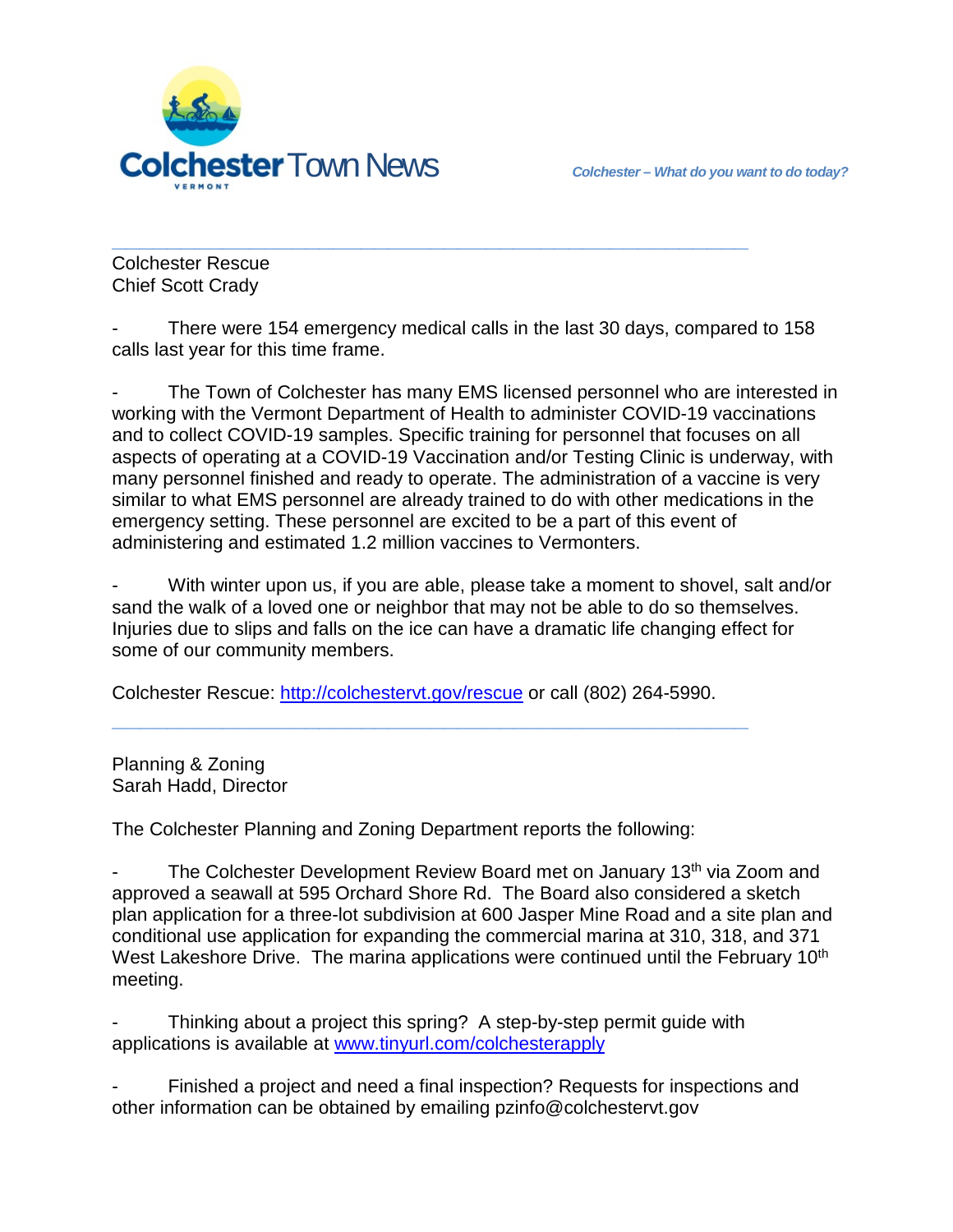

Interested in what a neighbor is constructing or the permit history of a property? All of our records are online and searchable at [www.tinyurl.com/colchesterpermits](http://www.tinyurl.com/colchesterpermits)

Visit<http://colchestervt.gov/planningz> or call (802) 264-5600.

Colchester Fire Department Chief Stephen Bourgeois

In the last month, our Department has responded to 90 calls for service in Colchester and several incidents outside of Town for Mutual Aide.

**\_\_\_\_\_\_\_\_\_\_\_\_\_\_\_\_\_\_\_\_\_\_\_\_\_\_\_\_\_\_\_\_\_\_\_\_\_\_\_\_\_\_\_\_\_\_**

The members are doing well, and the Department continues to function with adjustments due to COVID restrictions to help keep our members and the public safe. Our members have started to receive their COVID vaccinations and we are hopeful this will be completed soon. The vaccinations we anticipate will help reduce the time needed to resume normal operations and in-person training.

It has been a difficult year for the department to function under the COVID restrictions. Our members have and will continue to provide the best service we can provide to the people we serve. We are all hoping that 2021 will be a better year for all of us and look forward to resuming normal operations.

With winter weather upon us I would like to remind everyone to:

- Have working smoke detectors and CO Alarms, test them once a month and replace batteries twice a year.

- Keep combustibles away from any heating appliance such as wood stoves and space heaters.

- Keep your heating vents clear of any snow and ice.

Visit<https://colchestervt.gov/3245/Fire-Department> or call 802-862-4415.

**\_\_\_\_\_\_\_\_\_\_\_\_\_\_\_\_\_\_\_\_\_\_\_\_\_\_\_\_\_\_\_\_\_\_\_\_\_\_\_\_\_\_\_\_\_\_**

## **Upcoming Town Meetings**

Agendas available at:<https://clerkshq.com/Colchester-vt>

- **Planning Commission**: Next meeting: TBA